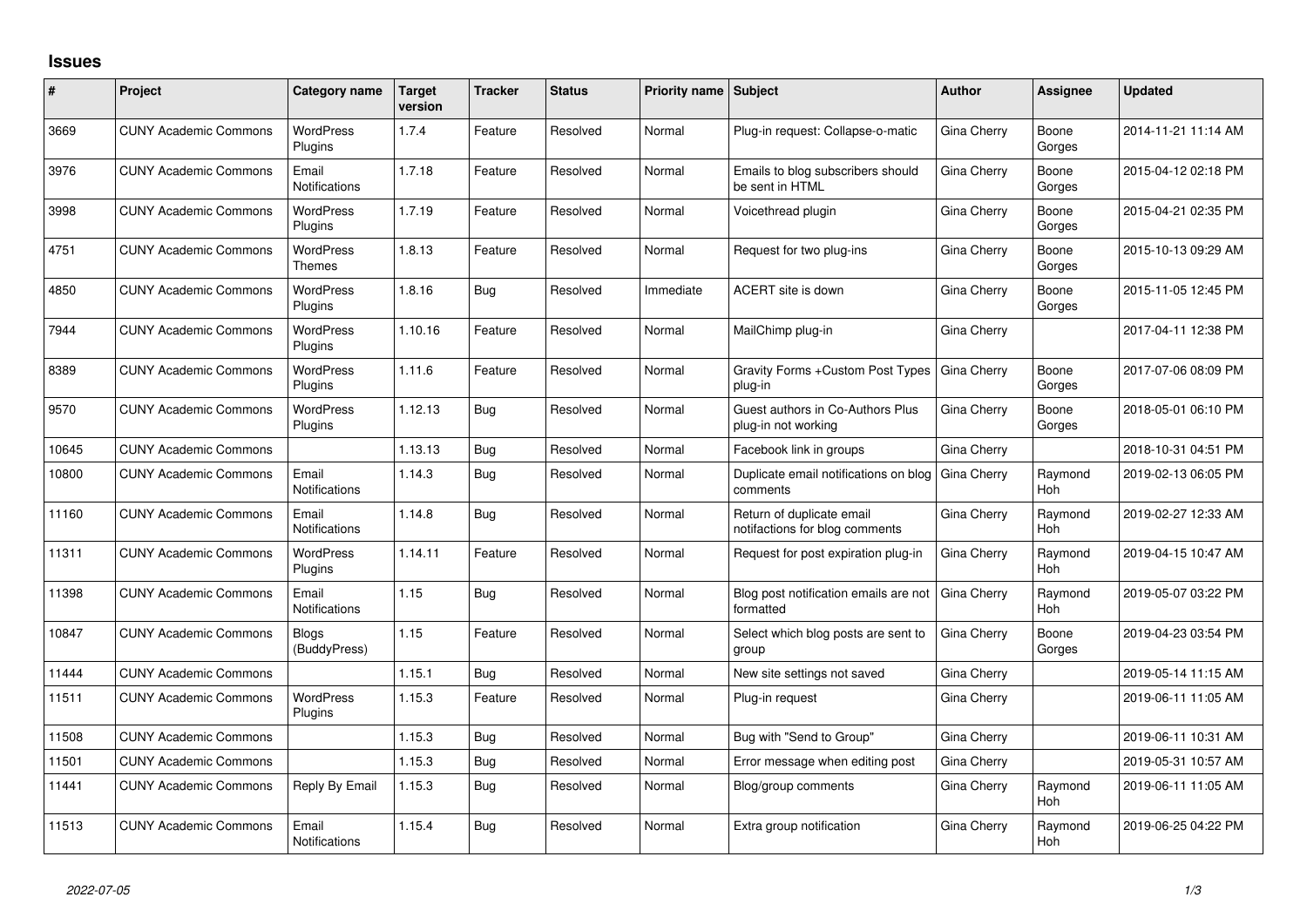| #     | Project                      | <b>Category name</b>        | <b>Target</b><br>version | <b>Tracker</b> | <b>Status</b>        | <b>Priority name Subject</b> |                                                                              | Author             | Assignee        | <b>Updated</b>      |
|-------|------------------------------|-----------------------------|--------------------------|----------------|----------------------|------------------------------|------------------------------------------------------------------------------|--------------------|-----------------|---------------------|
| 11488 | <b>CUNY Academic Commons</b> | WordPress<br>Plugins        | 1.15.8                   | Bug            | Resolved             | Normal                       | Co-authors plus plug-in                                                      | Gina Cherry        | Raymond<br>Hoh  | 2019-08-27 11:36 AM |
| 11927 | <b>CUNY Academic Commons</b> |                             | 1.15.11                  | Bug            | Resolved             | Normal                       | WP editor backups                                                            | Gina Cherry        |                 | 2019-10-08 11:22 AM |
| 12003 | <b>CUNY Academic Commons</b> |                             | 1.15.13                  | Bug            | Resolved             | Normal                       | Editing events using Events<br>Manager plugin                                | Gina Cherry        |                 | 2019-10-22 04:39 PM |
| 11997 | <b>CUNY Academic Commons</b> | Domain Mapping              | 1.15.13                  | Bug            | Resolved             | Urgent                       | Domain mapping not working for<br><b>CETLS</b> site                          | Gina Cherry        | Raymond<br>Hoh  | 2019-11-12 10:38 AM |
| 11451 | <b>CUNY Academic Commons</b> | Group Blogs                 | 1.16                     | Feature        | Resolved             | Normal                       | 'Send to group' checkbox should<br>remain unchecked for saved draft<br>posts | Gina Cherry        | Boone<br>Gorges | 2019-12-04 10:51 AM |
| 11313 | <b>CUNY Academic Commons</b> | Spam/Spam<br>Prevention     | 1.17.7                   | Bug            | Resolved             | High                         | Overly aggressive spam filters                                               | Gina Cherry        | Raymond<br>Hoh  | 2020-11-05 04:30 PM |
| 14568 | <b>CUNY Academic Commons</b> | <b>WordPress</b><br>Plugins | 1.18.14                  | Feature        | Resolved             | Normal                       | Plugin request: Gravity Forms<br>Advanced Post Creation Add-On               | Gina Cherry        |                 | 2021-07-13 01:18 PM |
| 14841 | <b>CUNY Academic Commons</b> | <b>WordPress</b><br>Plugins | 1.18.20                  | Bug            | Resolved             | Normal                       | Issue with Co-Authors Plus in the<br>Customizr theme                         | Gina Cherry        | Raymond<br>Hoh  | 2021-10-07 08:14 PM |
| 14848 | <b>CUNY Academic Commons</b> | <b>WordPress</b><br>Plugins | 1.18.21                  | Bug            | Resolved             | Normal                       | Bug with Gravity Forms/Commons<br>interaction                                | Gina Cherry        | Raymond<br>Hoh  | 2021-10-13 06:51 PM |
| 15094 | <b>CUNY Academic Commons</b> | Group Invitations           | 2.0.0                    | Bug            | Resolved             | Normal                       | Group admins added to site as<br>authors, not admins                         | Gina Cherry        | Boone<br>Gorges | 2022-05-26 11:36 AM |
| 11649 | <b>CUNY Academic Commons</b> | WordPress<br>Plugins        | 2.0.3                    | Bug            | In Progress          | Normal                       | CC license displayed on every page                                           | Gina Cherry        | Raymond<br>Hoh  | 2022-06-29 11:32 AM |
| 13704 | <b>CUNY Academic Commons</b> |                             |                          | Bug            | Rejected             | Normal                       | Site logo not updating                                                       | Gina Cherry        |                 | 2021-02-23 10:46 AM |
| 12036 | <b>CUNY Academic Commons</b> | Email<br>Notifications      |                          | Bug            | Resolved             | Normal                       | Blog post notification not sent to<br>group                                  | Gina Cherry        |                 | 2019-11-04 11:36 AM |
| 11582 | <b>CUNY Academic Commons</b> |                             |                          | Bug            | Rejected             | Normal                       | Site privacy options                                                         | Gina Cherry        |                 | 2019-06-20 11:26 AM |
| 11512 | <b>CUNY Academic Commons</b> |                             |                          | <b>Bug</b>     | Duplicate            | Normal                       | Links not opening in new tab                                                 | Gina Cherry        |                 | 2019-06-04 11:08 AM |
| 11507 | <b>CUNY Academic Commons</b> |                             |                          | Bug            | Rejected             | Normal                       | Apply layout to existing site?                                               | Gina Cherry        |                 | 2019-05-31 01:33 PM |
| 10363 | <b>CUNY Academic Commons</b> |                             |                          | Bug            | Resolved             | Normal                       | Domain mapping for CETLS site                                                | Gina Cherry        |                 | 2018-10-23 10:52 AM |
| 40    | <b>CUNY Academic Commons</b> | <b>BuddyPress</b><br>(misc) |                          | Bug            | Resolved             | Normal                       | Notification won't go away                                                   | Gina Cherry        | Boone<br>Gorges | 2009-10-19 03:49 PM |
| 39    | <b>CUNY Academic Commons</b> | <b>BuddyPress</b><br>(misc) |                          | <b>Bug</b>     | Resolved             | High                         | Email notifications for group I had<br>not joined                            | Gina Cherry        | Boone<br>Gorges | 2009-10-19 03:49 PM |
| 3892  | <b>CUNY Academic Commons</b> | WordPress<br>(misc)         | Future<br>release        | <b>Bug</b>     | Resolved             | High                         | The given object ID is not that of a<br>menu item.                           | <b>Gina Cherry</b> | Gina Cherry     | 2016-06-21 04:49 PM |
| 15203 | <b>CUNY Academic Commons</b> |                             | Not tracked              | Bug            | Resolved             | Normal                       | Comments no longer working                                                   | Gina Cherry        |                 | 2022-01-19 03:41 PM |
| 14842 | <b>CUNY Academic Commons</b> |                             | Not tracked              | Support        | Reporter<br>Feedback | Normal                       | Question about widgets and block<br>editor                                   | Gina Cherry        |                 | 2021-10-06 03:01 PM |